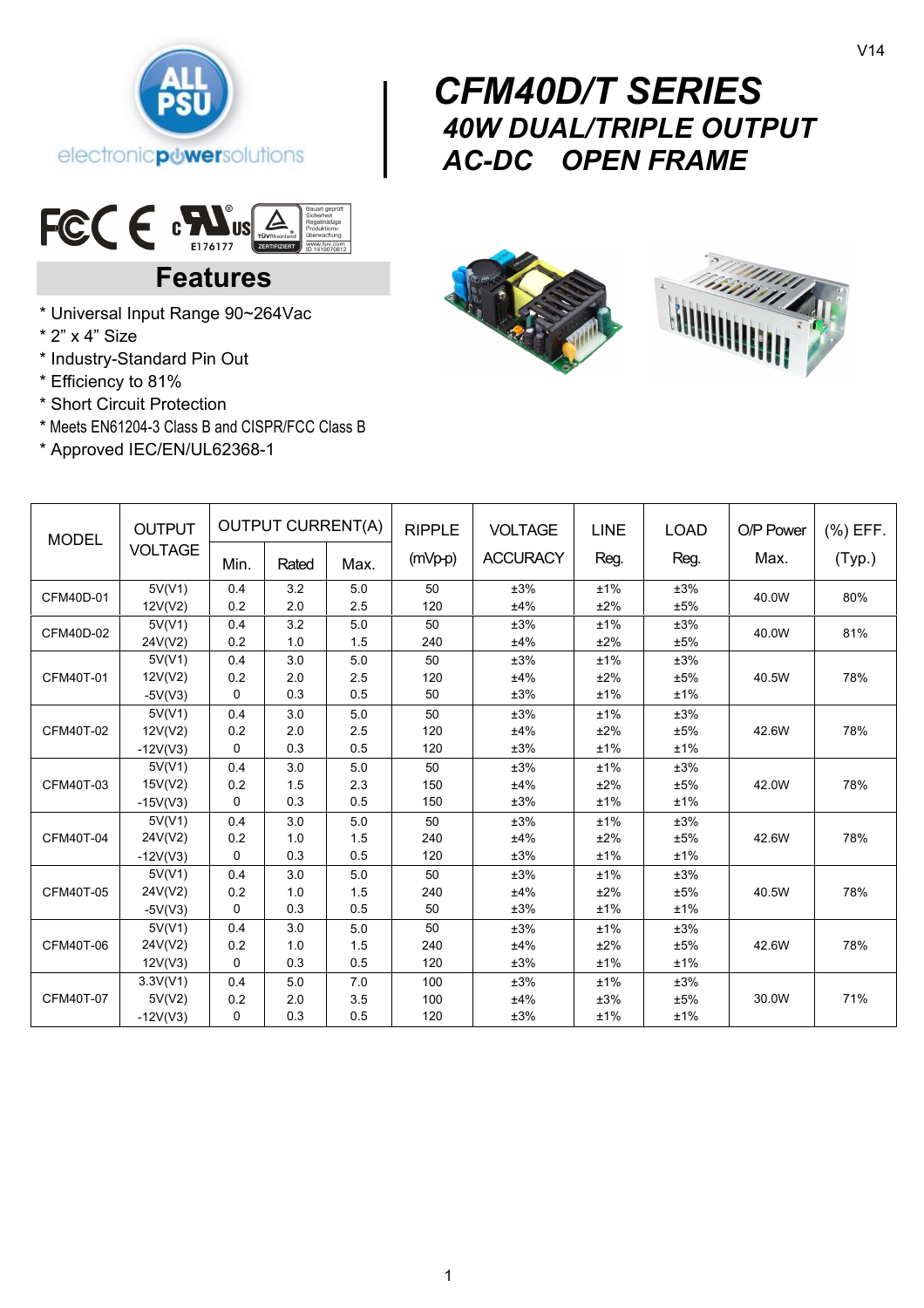### **INPUT SPECIFICATIONS:**

|                                                  | 120~370Vdc |
|--------------------------------------------------|------------|
|                                                  |            |
| Inrush Current  Cold Start@25℃  60A max. @240Vac |            |
|                                                  |            |
|                                                  |            |

#### **OUTPUT SPECIFICATIONS:**

| Rated Power for Convection Cooling  40W (CFM40T-07, 30W)          |                                |
|-------------------------------------------------------------------|--------------------------------|
| Maximum Power with 30 CFM Forced Air  50W (CFM40T-07, 40W)        |                                |
|                                                                   |                                |
|                                                                   |                                |
|                                                                   |                                |
|                                                                   | 16V/20V/30V on V2(12V/15V/24V) |
| Over Voltage Protection CFM40T-07  6V on V1 (3.3V), 9V on V2 (5V) |                                |
|                                                                   |                                |

#### **GENERAL SPECIFICATIONS:**

|            | MTBF  MIL-HDBK-217F, GB, 25°C/115VAC  200Khrs min.                 |
|------------|--------------------------------------------------------------------|
|            |                                                                    |
| Dimensions |                                                                    |
|            | Open Frame Versions  4.000x2.000x1.224Inches(101.60x50.80x31.10mm) |
|            | Covered Versions  4.606x2.480x1.575inches(117.00x63.00x40.00mm)    |
|            |                                                                    |
|            | Covered versions  220g (0.49 Pounds)                               |

#### **SAFETY AND EMC:**

Emission and Immunity …..…..….. EN55032 Class B, FCC Part 15 Class B EN61000-6-3, EN61000-3-2, EN61000-3-3 EN55024, EN61204-3, EN61000-6-1 Safety …………………………..… IEC/EN/UL62368-1, IEC/EN/UL60950-1

#### **NOTE:**

- 1. Voltage accuracy is set at full load and 25℃ Ta.
- 2. Add a 0.1uF ceramic capacitor and a 10uF E.L. capacitor to output for ripple&noise measuring @20MHz BW.
- 3. Line regulation is measured from 100Vac to 240Vac with full load.
- 4. Load regulation is measured from 60% to 100% full load and from 60% to 20% full load (60% ±40% full load)
- 5. Input connector mates with Molex housing 09-50-3031 and Molex 2878 series crimp terminal.
- 6. Output connector mates with Molex housing 09-50-3061 and Molex 2878 series crimp terminal.
- 7. Safety approvals do not apply to the covered versions, only to the open-frame versions.

## **Specifications CFM40D/T Series Derating Curve**

#### **Open Frame versions:**

**CFM40D-01, 40D-02, 40T-01, 40T-02, 40T-03, 40T-04, 40T-05, 40T-06** 



#### **CFM40T-07**



## **Covered versions: CFM40D/T-XX-CA**

**CFM40D-01, 40D-02, 40T-01, 40T-02, 40T-03, 40T-04, 40T-05, 40T-06**





2